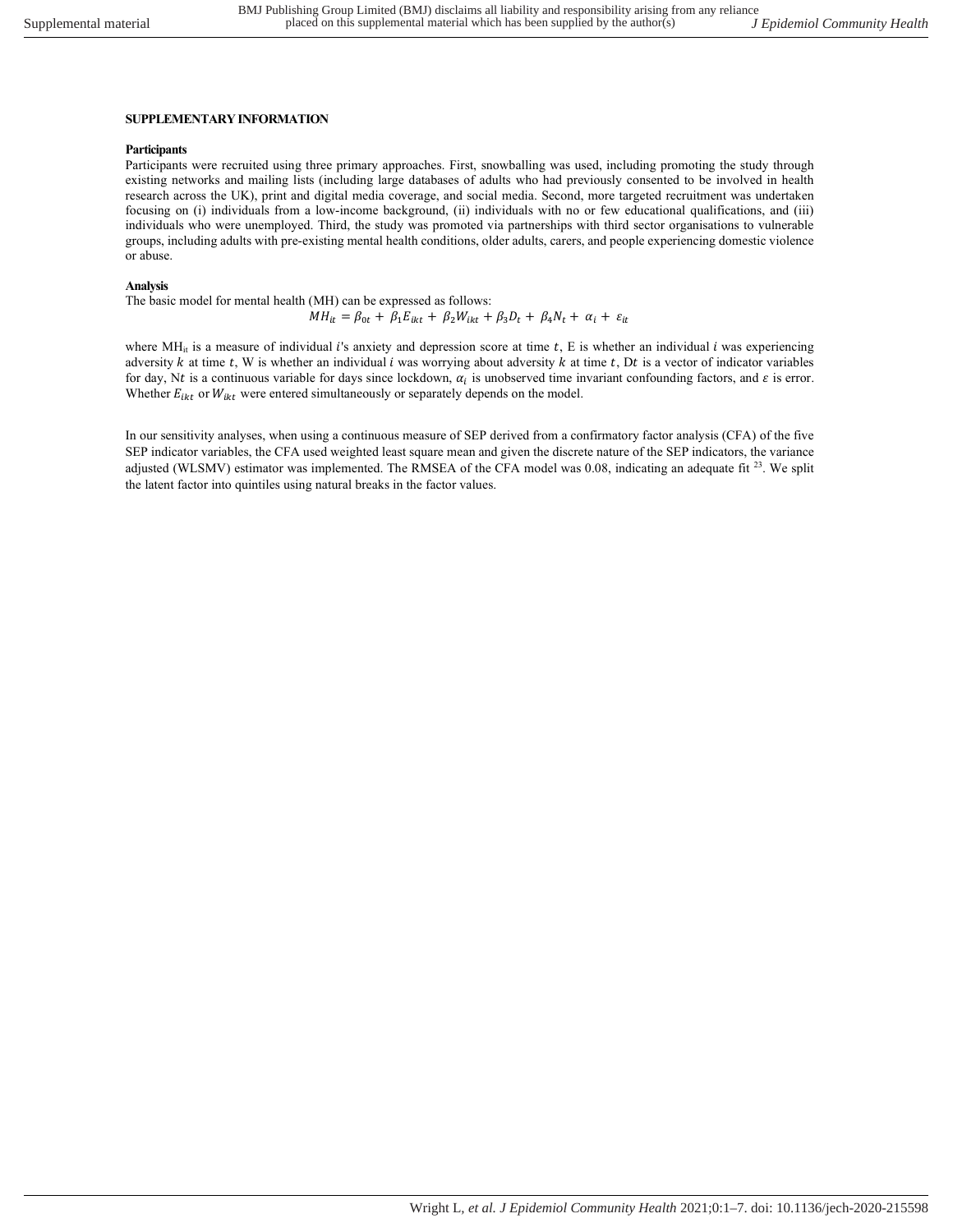## Tables & Figures

Table S1: Mean and standard deviations for study outcomes and exposures

|             | Variable                             | Overall Mean | Overall SD | Between SD | Within SD |
|-------------|--------------------------------------|--------------|------------|------------|-----------|
| Outcome     | PHQ-9 Likert                         | 6.26         | 5.99       | 5.65       | 1.99      |
|             | GAD-7 Likert                         | 4.67         | 5.24       | 4.93       | 1.79      |
| Experiences | Adversity experiences                | 0.60         | 0.84       | 0.80       | 0.28      |
|             | Lost work                            | 0.10         | 0.30       | 0.29       | 0.08      |
|             | Cut in income                        | 0.20         | 0.40       | 0.38       | 0.13      |
|             | Unable to access sufficient food     | 0.04         | 0.20       | 0.15       | 0.13      |
|             | Unable to access required medication | 0.03         | 0.16       | 0.12       | 0.11      |
|             | Suspected or diagnosed COVID-19      | 0.14         | 0.34       | 0.33       | 0.08      |
|             | Physically or psychologically harmed | 0.09         | 0.29       | 0.27       | 0.11      |
| Worries     | Adversity worries                    | 1.30         | 1.32       | 1.14       | 0.65      |
|             | Losing job/unemployment              | 0.13         | 0.34       | 0.28       | 0.19      |
|             | Finances                             | 0.31         | 0.46       | 0.39       | 0.24      |
|             | Getting food                         | 0.19         | 0.40       | 0.30       | 0.26      |
|             | Getting medication                   | 0.11         | 0.32       | 0.24       | 0.20      |
|             | Catching COVID-19                    | 0.42         | 0.49       | 0.40       | 0.29      |
|             | Personal safety                      | 0.13         | 0.34       | 0.25       | 0.22      |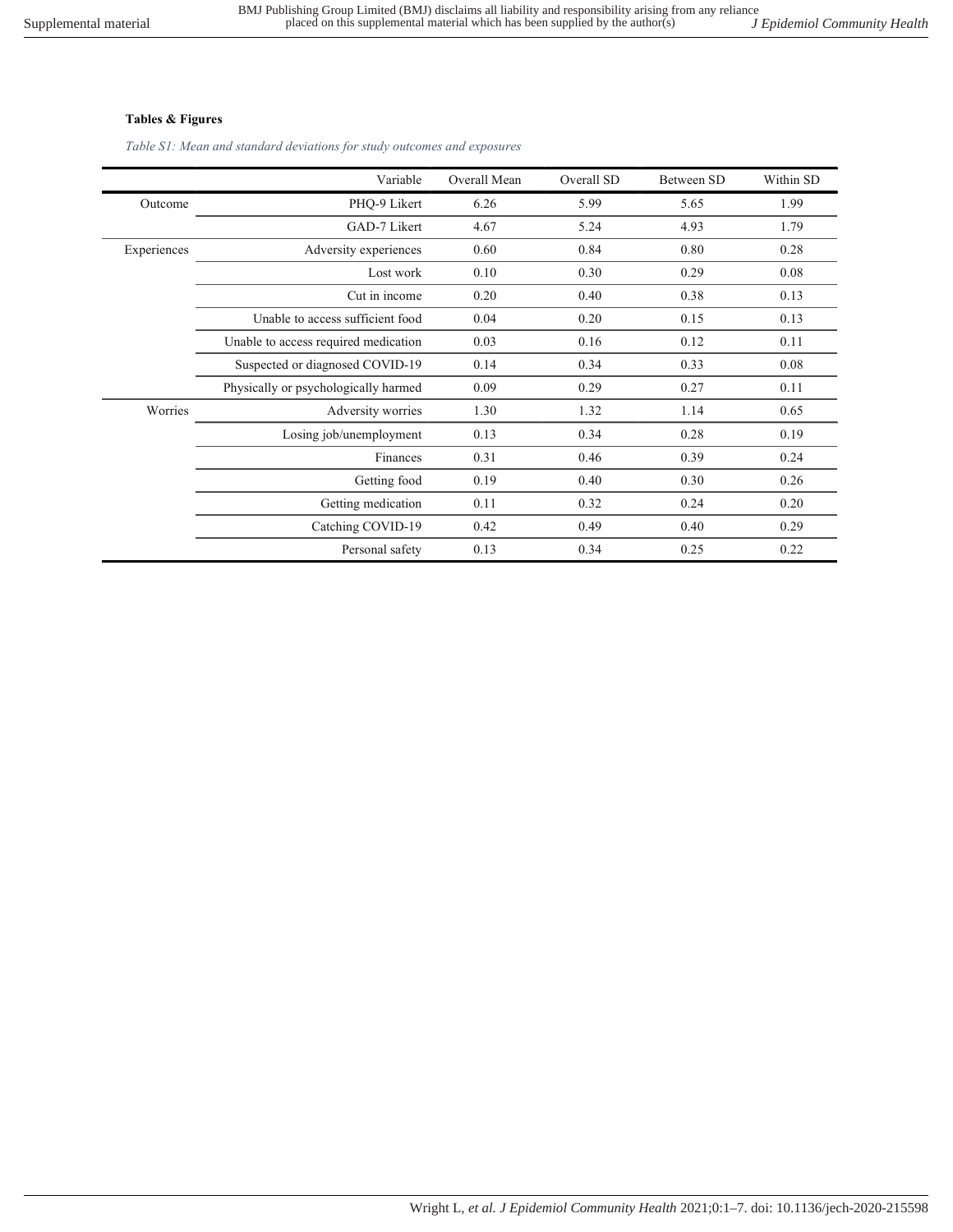Table S2: PHQ-9 and GAD-7 scores by SEP level, weighted figures.

| Low SEP Index | $n$ (%)           | GAD-7       | PHO-9      |
|---------------|-------------------|-------------|------------|
|               | 15,521.8 (41.47%) | 4.43 (4.77) | 5.54(5.19) |
|               | 12,858.8 (34.35%) | 5.11(5.32)  | 6.72(5.93) |
| 2+            | 9,052.7(24.18%)   | 6.78(6.31)  | 9.17(7.06) |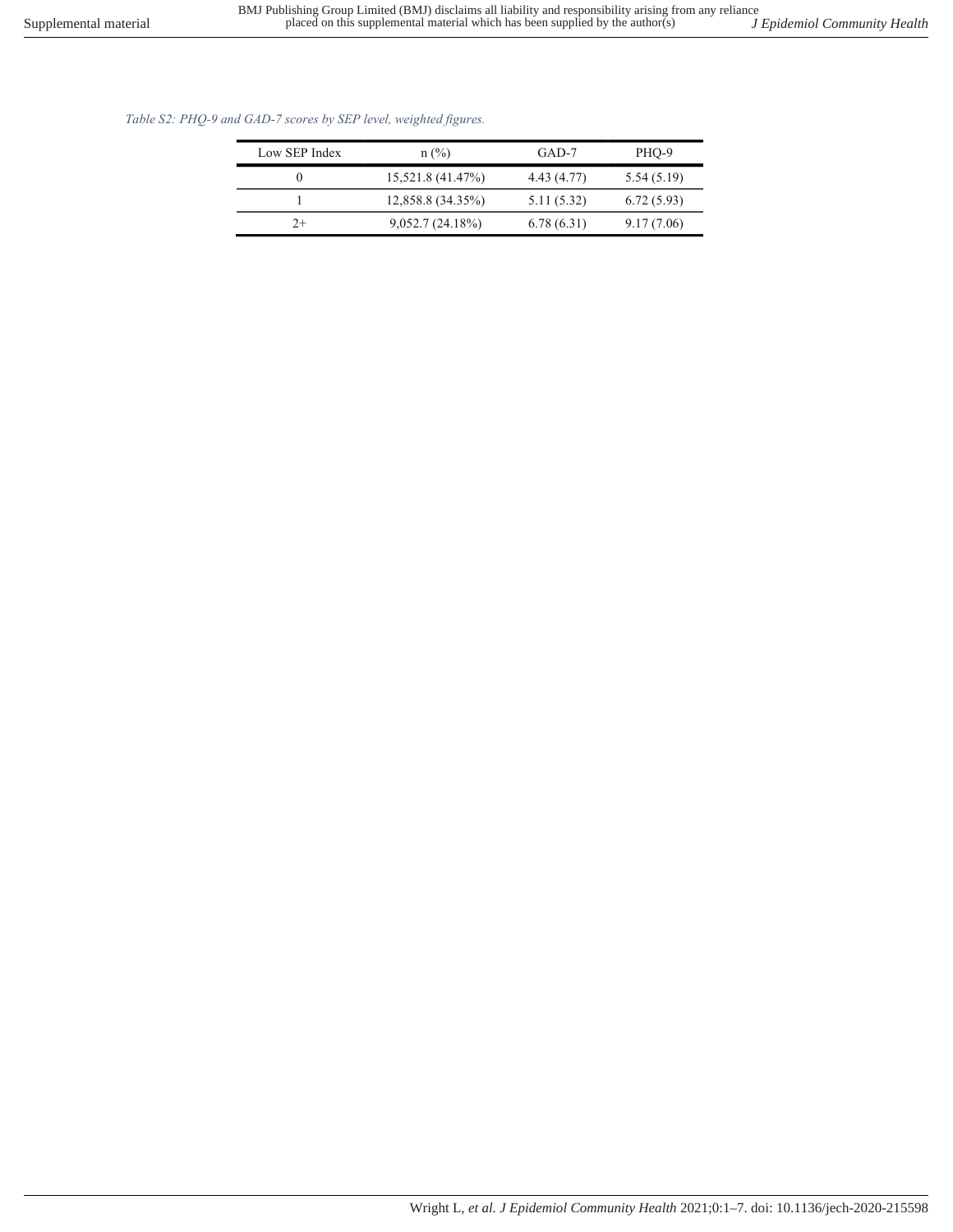|                           |                                  | Total Rounds of Data Collection |                     |                  |                  |                   |                  |
|---------------------------|----------------------------------|---------------------------------|---------------------|------------------|------------------|-------------------|------------------|
|                           | Variable                         | Excluded                        | $\overline{2}$      | 3                | 4                | 5                 | 6                |
|                           | $\mathbf n$                      | 17,086 (28.96%)                 | 7,516 (12.74%)      | 5,036 (8.54%)    | 6,577(11.15%)    | 13,411 (22.73%)   | 9,369 (15.88%)   |
| Age (grouped)             | 18-34                            | 4,840 (28.33%)                  | 1,559 (20.74%)      | $1,028(20.41\%)$ | 939 (14.28%)     | 1,592 (11.87%)    | 1,218(13%)       |
|                           | 35-49                            | $6,085(35.61\%)$                | 2,715 (36.12%)      | 1,674 (33.24%)   | $2,005(30.49\%)$ | 3,908 (29.14%)    | 2,591 (27.66%)   |
|                           | 50-64                            | 4,325 (25.31%)                  | 2,249 (29.92%)      | 1,514 (30.06%)   | 2,176 (33.08%)   | 4,824 (35.97%)    | 3,297 (35.19%)   |
|                           | $65+$                            | 1,836 (10.75%)                  | 993 (13.21%)        | 820 (16.28%)     | 1,457(22.15%)    | $3,087(23.02\%)$  | 2,263 (24.15%)   |
| Country of residence      | England                          | 14,535 (85.07%)                 | $6,289$ $(83.67\%)$ | 3,589 (71.27%)   | $4,427(67.31\%)$ | $10,785(80.42\%)$ | 8,234 (87.89%)   |
|                           | Scotland                         | $1,073(6.28\%)$                 | 408 (5.43%)         | 348 (6.91%)      | 414 (6.29%)      | 977 (7.29%)       | 688 (7.34%)      |
|                           | Wales                            | 1,243 (7.27%)                   | 747 (9.94%)         | 1,032 (20.49%)   | 1,661(25.25%)    | 1,509 (11.25%)    | 354 (3.78%)      |
|                           | Northern Ireland                 | 235 (1.38%)                     | 72 (0.96%)          | 67 (1.33%)       | 75 (1.14%)       | 140 $(1.04\%)$    | 93 (0.99%)       |
| Ethnicity                 | White                            | 15,687 (91.81%)                 | 7,081 (94.21%)      | 4,785 (95.02%)   | $6,315(96.02\%)$ | 12,908 (96.25%)   | 8,980 (95.85%)   |
|                           | Non-White                        | 1,399 (8.19%)                   | 435 (5.79%)         | 251 (4.98%)      | 262 (3.98%)      | 503 (3.75%)       | 389 (4.15%)      |
| Gender                    | Male                             | 4,505 (26.37%)                  | 1,713 (22.79%)      | 1,205 (23.93%)   | 1,811 (27.54%)   | 3,648 (27.2%)     | 2,334 (24.91%)   |
|                           | Female                           | 12,581 (73.63%)                 | 5,803 (77.21%)      | 3,831 (76.07%)   | 4,766 (72.46%)   | 9,763 (72.8%)     | 7,035 (75.09%)   |
| Household income          | $£90k+$                          | 2,006 (11.74%)                  | 874 (11.63%)        | 528 (10.48%)     | $622(9.46\%)$    | 1,384 (10.32%)    | 1,151 (12.29%)   |
|                           | £60k - £90k                      | 2,690 (15.74%)                  | $1,241(16.51\%)$    | 823 (16.34%)     | 991 (15.07%)     | 1,949 (14.53%)    | 1,553 (16.58%)   |
|                           | £30k - £60k                      | 5,729 (33.53%)                  | 2,646 (35.2%)       | 1,766 (35.07%)   | 2,376 (36.13%)   | 4,600 (34.3%)     | 3,351 (35.77%)   |
|                           | £16k - £30k                      | 3,856 (22.57%)                  | 1,685 (22.42%)      | 1,199 (23.81%)   | 1,642 (24.97%)   | 3,359 (25.05%)    | 2,149 (22.94%)   |
|                           | $<$ £16 $k$                      | 2,805 (16.42%)                  | $1,070(14.24\%)$    | 720 (14.3%)      | 946 (14.38%)     | 2,119 (15.8%)     | 1,165(12.43%)    |
| Marital status            | Single                           | 3,391 (19.85%)                  | 1,288 (17.14%)      | $814(16.16\%)$   | 930 (14.14%)     | $2,005(14.95\%)$  | $1,542(16.46\%)$ |
|                           | Divorced/Widowed                 | 1,857 (10.87%)                  | 889 (11.83%)        | 621 (12.33%)     | 936 (14.23%)     | $1,952(14.56\%)$  | $1,293(13.8\%)$  |
|                           | In relationship but living apart | $1,394(8.16\%)$                 | 542 (7.21%)         | 377 (7.49%)      | 382 (5.81%)      | 739 (5.51%)       | 533 (5.69%)      |
|                           | Cohabiting with partner          | 10,444(61.13%)                  | 4,797 (63.82%)      | 3,224 (64.02%)   | 4,329 (65.82%)   | 8,715 (64.98%)    | 6,001 (64.05%)   |
| Overcrowded accommodation | Not Overcrowded                  | 15,470 (90.54%)                 | 7,037 (93.63%)      | 4,772 (94.76%)   | 6,325(96.17%)    | 12,993 (96.88%)   | 9,106 (97.19%)   |
|                           | Overcrowded                      | 1,616 (9.46%)                   | 479 (6.37%)         | $264(5.24\%)$    | 252 (3.83%)      | 418 (3.12%)       | 263 (2.81%)      |
| Highest qualification     | Postgraduate                     | 4,399 (25.75%)                  | 1,975 (26.28%)      | 1,415 (28.1%)    | 1,816 (27.61%)   | $3,627(27.04\%)$  | 3,060 (32.66%)   |
|                           | Undergraduate                    | 6,611 (38.69%)                  | 3,138 (41.75%)      | 2,102 (41.74%)   | 2,723 (41.4%)    | 5,519 (41.15%)    | 3,832 (40.9%)    |

Table S3: (Unweighted) sample characteristics by rounds of data collection in study period. "Excluded" includes participants with fewer than 2 rounds of data collection with complete data.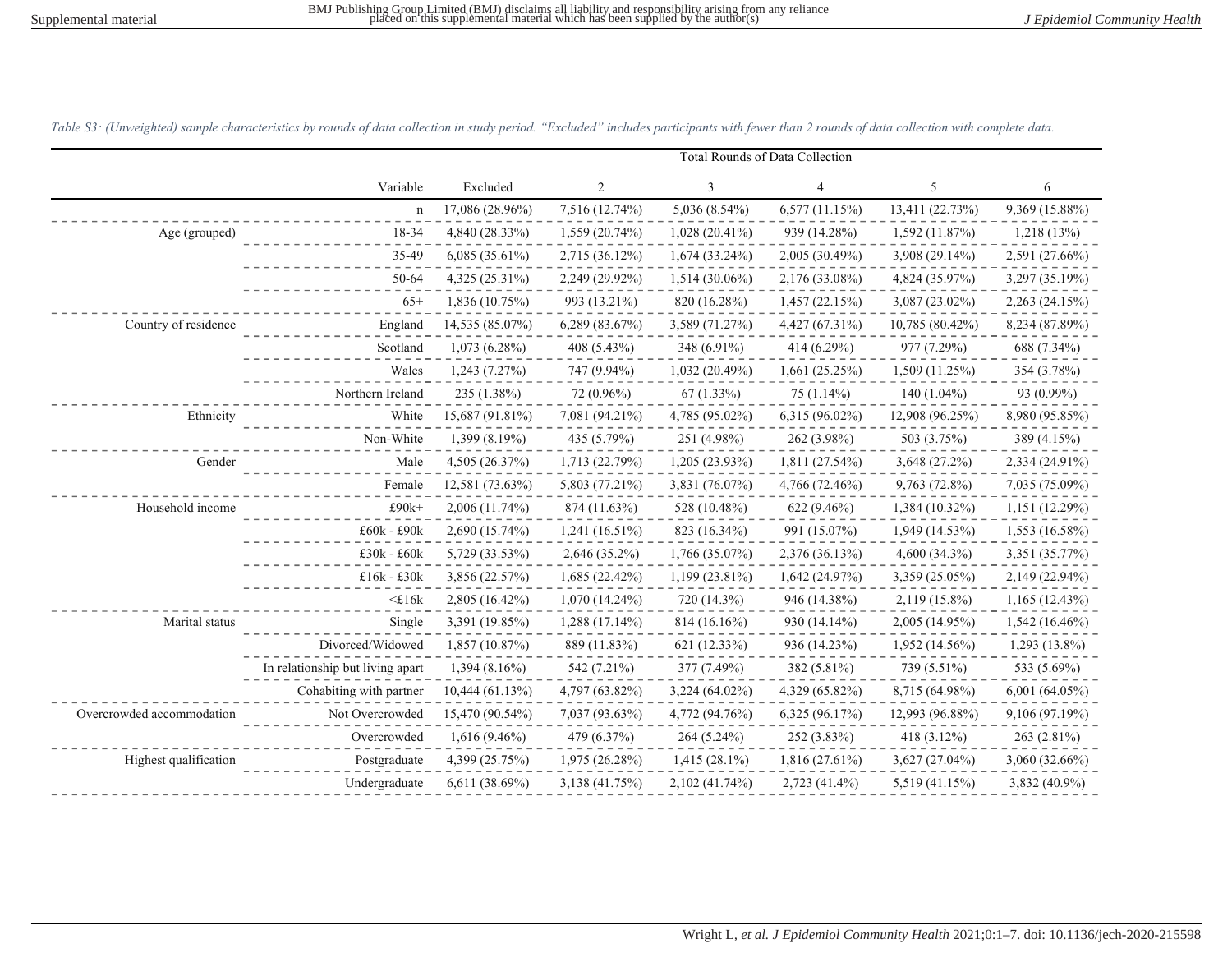|                   |                       | Total Rounds of Data Collection |                 |                |                  |                  |                 |
|-------------------|-----------------------|---------------------------------|-----------------|----------------|------------------|------------------|-----------------|
|                   | Variable              | Excluded                        |                 |                |                  |                  | 6               |
|                   | A-Level or Vocational | 3,248 (19.01%)                  | 1,358 (18.07%)  | 867 (17.22%)   | $1,160(17.64\%)$ | 2,391 (17.83%)   | 1,420 (15.16%)  |
|                   | GCSE or Lower         | 2,828 (16.55%)                  | $1,045(13.9\%)$ | 652 (12.95%)   | 878 (13.35%)     | $1,874(13.97\%)$ | 1,057(11.28%)   |
| Employment status | Employed              | 12,646 (74.01%)                 | 5,579 (74.23%)  | 3,555 (70.59%) | 4,310 (65.53%)   | 8,625 (64.31%)   | 5,991 (63.94%)  |
|                   | Inactive              | 4,143(24.25%)                   | $1,849(24.6\%)$ | 1,425 (28.3%)  | 2,199 (33.43%)   | 4,635(34.56%)    | 3,294 (35.16%)  |
|                   | Unemployed            | 297 (1.74%)                     | 88 (1.17%)      | $56(1.11\%)$   | $68(1.03\%)$     | $151(1.13\%)$    | 84 (0.9%)       |
| Household tenure  | Own Outright          | $3,639(21.3\%)$                 | 2,052(27.3%)    | 1,512 (30.02%) | 2,426 (36.89%)   | 5,175 (38.59%)   | 3,820 (40.77%)  |
|                   | Own Mortgage          | $6,955(40.71\%)$                | $3,119(41.5\%)$ | 2,032(40.35%)  | 2,514 (38.22%)   | 4,932 (36.78%)   | 3,329 (35.53%)  |
|                   | Rent                  | 6,492(38%)                      | $2,345(31.2\%)$ | 1,492 (29.63%) | 1,637 (24.89%)   | 3,304 (24.64%)   | $2,220(23.7\%)$ |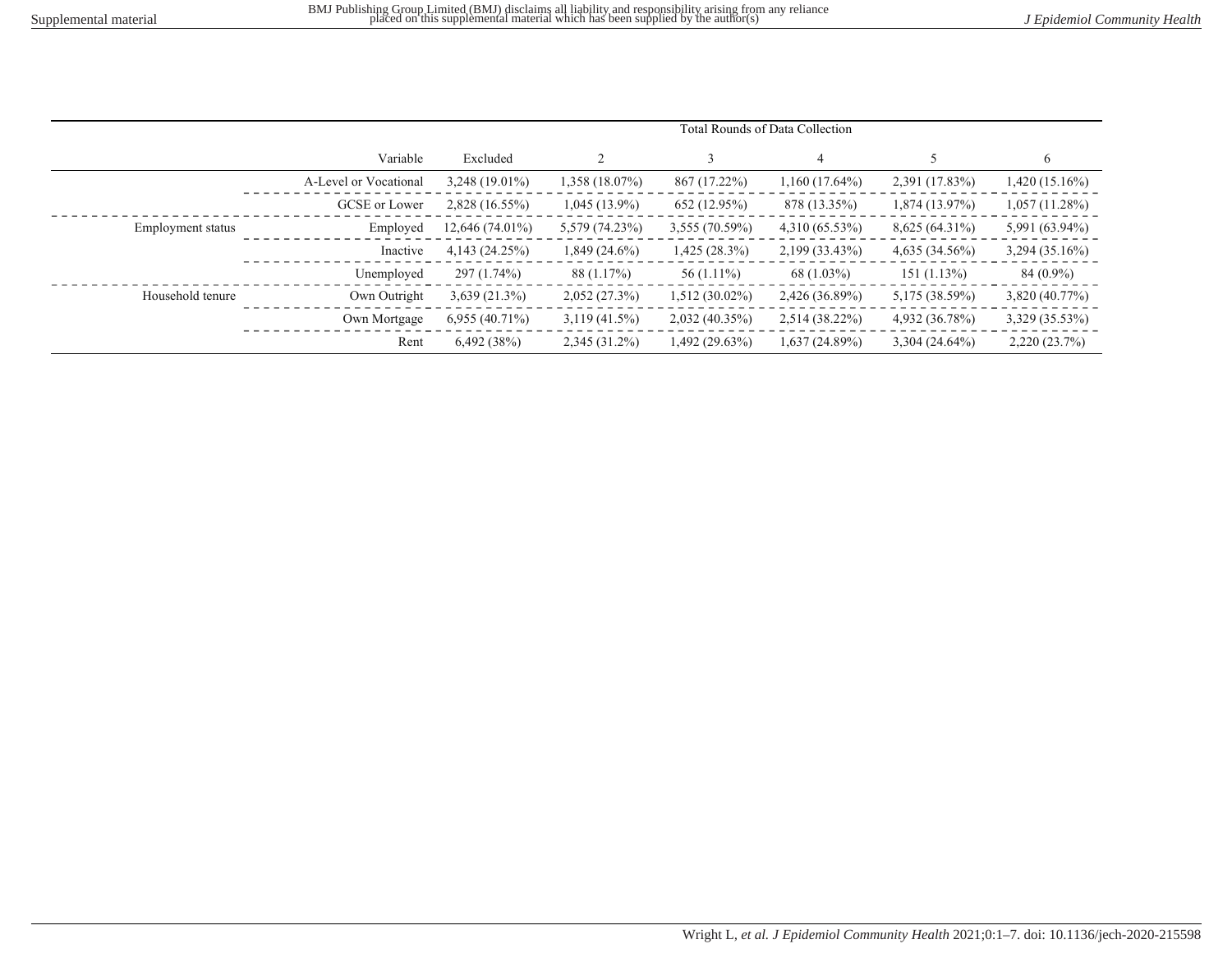Interviews

|                           | Variable                            | Excluded           | $\overline{2}$      | 3                 | 4                 | 5                  | 6                 |
|---------------------------|-------------------------------------|--------------------|---------------------|-------------------|-------------------|--------------------|-------------------|
|                           | $\mathbf n$                         | 20,451.15 (35.33%) | 7,242.46 (12.51%)   | 4,382.86 (7.57%)  | 5,460.68 (9.43%)  | 12,215.86 (21.1%)  | 8,131.54 (14.05%) |
| Age (grouped)             | 18-34                               | 7,735.96 (37.83%)  | 2,115.69 (29.21%)   | 1,176.99 (26.85%) | 942.33 (17.26%)   | 1,549.09 (12.68%)  | 1,163.23 (14.31%) |
|                           | 35-49                               | 5,931.50 (29%)     | 2,208.02 (30.49%)   | 1,242.60 (28.35%) | 1,484.94 (27.19%) | 2,941.20 (24.08%)  | 1,753.41 (21.56%) |
|                           | $50 - 64$                           | 4,278.29 (20.92%)  | $1,886.24(26.04\%)$ | 1,198.47 (27.34%) | 1,720.50 (31.51%) | 4,132.45 (33.83%)  | 2,797.15 (34.4%)  |
|                           | $65+$                               | 2,505.40 (12.25%)  | $1,032.51(14.26\%)$ | 764.80 (17.45%)   | 1,312.90 (24.04%) | 3,593.13 (29.41%)  | 2,417.75 (29.73%) |
| Country of residence      | England                             | 17,432.69 (85.24%) | $6,254.86(86.36\%)$ | 3,474.93 (79.28%) | 4,157.58 (76.14%) | 10,199.19 (83.49%) | 7,091.97 (87.22%) |
|                           | Scotland                            | 1,697.04 (8.3%)    | 505.35 (6.98%)      | 359.39 (8.2%)     | 484.67 (8.88%)    | $1,077.60(8.82\%)$ | 752.32 (9.25%)    |
|                           | Wales                               | 588.10 (2.88%)     | 319.79 (4.42%)      | 417.02 (9.51%)    | 705.35 (12.92%)   | 681.76 (5.58%)     | 123.00 (1.51%)    |
|                           | Northern Ireland                    | 733.31 (3.59%)     | 162.46 (2.24%)      | 131.52(3%)        | 113.08(2.07%)     | 257.31 (2.11%)     | 164.25 (2.02%)    |
| Ethnicity                 | White                               | 17,002.39 (83.14%) | 6,310.17 (87.13%)   | 3,871.85 (88.34%) | 5,003.51 (91.63%) | 11,280.00 (92.34%) | 7,447.99 (91.59%) |
|                           | Non-White                           | 3,448.76 (16.86%)  | 932.29 (12.87%)     | 511.02 (11.66%)   | 457.17 (8.37%)    | 935.87 (7.66%)     | 683.55 (8.41%)    |
| Gender                    | Male                                | 10,581.48 (51.74%) | 3,297.29 (45.53%)   | 2,077.74 (47.41%) | 2,777.80 (50.87%) | 6,347.69 (51.96%)  | 4,027.50 (49.53%) |
|                           | Female                              | 9,869.66 (48.26%)  | 3,945.17 (54.47%)   | 2,305.13 (52.59%) | 2,682.88 (49.13%) | 5,868.17 (48.04%)  | 4,104.03 (50.47%) |
| Household income          | $£90k+$                             | 1,678.51 (8.21%)   | 648.43 (8.95%)      | 339.22 (7.74%)    | 384.49 (7.04%)    | 874.31 (7.16%)     | 704.85 (8.67%)    |
|                           | $£60k - £90k$                       | 2,468.68 (12.07%)  | 919.42 (12.69%)     | 574.61 (13.11%)   | 649.87 (11.9%)    | 1,340.98 (10.98%)  | 1,029.57 (12.66%) |
|                           | $£30k - £60k$                       | 6,131.02(29.98%)   | 2,322.15 (32.06%)   | 1,437.69 (32.8%)  | 1,822.21 (33.37%) | 3,862.46 (31.62%)  | 2,658.74 (32.7%)  |
|                           | $£16k - £30k$                       | 5,518.62 (26.98%)  | 1,843.43 (25.45%)   | 1,095.08 (24.99%) | 1,543.83 (28.27%) | 3,570.31 (29.23%)  | 2,298.14 (28.26%) |
|                           | $<$ £16 $k$                         | 4,654.31 (22.76%)  | 1,509.03 (20.84%)   | 936.25 (21.36%)   | 1,060.27 (19.42%) | 2,567.80 (21.02%)  | 1,440.24 (17.71%) |
| Marital status            | Single                              | 5,471.43 (26.75%)  | 1,733.23 (23.93%)   | 876.25 (19.99%)   | 949.11 (17.38%)   | 1,996.54 (16.34%)  | 1,428.00 (17.56%) |
|                           | Divorced/Widowed                    | 1,944.70 (9.51%)   | 762.72 (10.53%)     | 466.93 (10.65%)   | 753.28 (13.79%)   | 1,859.81 (15.22%)  | 1,131.50 (13.91%) |
|                           | In relationship but living<br>apart | 1,951.81 (9.54%)   | 620.33 (8.57%)      | 435.96 (9.95%)    | 376.98 (6.9%)     | 648.73 (5.31%)     | 495.85 (6.1%)     |
|                           | Cohabiting with partner             | 11,083.21 (54.19%) | 4,126.18(56.97%)    | 2,603.73 (59.41%) | 3,381.31 (61.92%) | 7,710.79 (63.12%)  | 5,076.19 (62.43%) |
| Overcrowded accommodation | Not Overcrowded                     | 17,494.06 (85.54%) | 6,537.21 (90.26%)   | 4,044.02 (92.27%) | 5,165.78 (94.6%)  | 11,723.88 (95.97%) | 7,854.21 (96.59%) |
|                           | Overcrowded                         | 2,957.09 (14.46%)  | 705.25 (9.74%)      | 338.85 (7.73%)    | 294.90 (5.4%)     | 491.98 (4.03%)     | 277.33 (3.41%)    |
| Highest qualification     | Postgraduate                        | 2,534.98 (12.4%)   | 990.11 (13.67%)     | 650.91 (14.85%)   | 798.15 (14.62%)   | 1,670.10 (13.67%)  | 1,482.21 (18.23%) |

Table S4: (Weighted) sample characteristics by number of interviews in study period. "Excluded" includes participants with fewer than 2 interviews with complete data.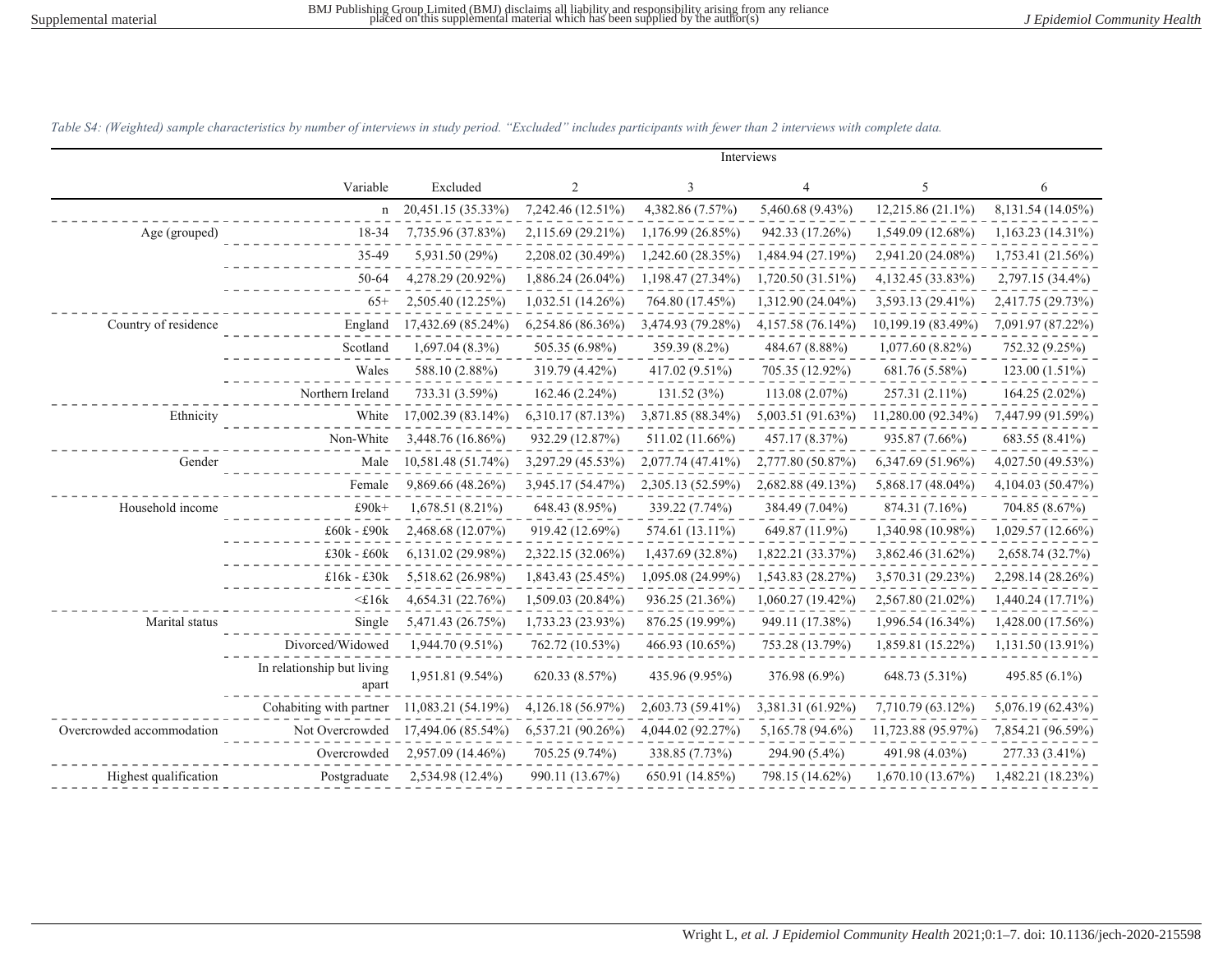|                   |                       | Interviews          |                   |                     |                     |                   |                   |
|-------------------|-----------------------|---------------------|-------------------|---------------------|---------------------|-------------------|-------------------|
|                   | Variable              | Excluded            |                   |                     | 4                   |                   | $\sigma$          |
|                   | Undergraduate         | 3,752.06 (18.35%)   | 1,511.49 (20.87%) | 974.02 (22.22%)     | 1,187.31 (21.74%)   | 2,577.91 (21.1%)  | 1,858.39 (22.85%) |
|                   | A-Level or Vocational | 7,121.88 (34.82%)   | 2,538.01 (35.04%) | 1,456.83 (33.24%)   | $1,775.41(32.51\%)$ | 3,978.84 (32.57%) | 2,498.23 (30.72%) |
|                   | GCSE or Lower         | 7,042.23 (34.43%)   | 2,202.85 (30.42%) | $1,301.11(29.69\%)$ | 1,699.81(31.13%)    | 3,989.02 (32.65%) | 2,292.71 (28.2%)  |
| Employment status | Employed              | 13,729.49 (67.13%)  | 4,977.61 (68.73%) | 2,875.70 (65.61%)   | $3,375.24(61.81\%)$ | 6,837.39 (55.97%) | 4,578.17 (56.3%)  |
|                   | Inactive              | 6,052.50(29.59%)    | 2,115.68 (29.21%) | 1,450.17 (33.09%)   | 2,017.37 (36.94%)   | 5,189.73 (42.48%) | 3,453.88 (42.48%) |
|                   | Unemployed            | 669.16 (3.27%)      | $149.18(2.06\%)$  | 56.99 (1.3%)        | 68.08 (1.25%)       | 188.74 (1.55%)    | 99.48 (1.22%)     |
| Household tenure  | Own Outright          | 3,937.05 (19.25%)   | 1,754.83 (24.23%) | 1,179.03 (26.9%)    | 1,822.96 (33.38%)   | 4,844.29 (39.66%) | 3,353.44 (41.24%) |
|                   | Own Mortgage          | $6,560.96(32.08\%)$ | 2,553.18 (35.25%) | 1,512.65 (34.51%)   | 1,846.73 (33.82%)   | 3,712.01 (30.39%) | 2,345.08 (28.84%) |
|                   | Rent                  | 9,953.13(48.67%)    | 2,934.46 (40.52%) | 1,691.19 (38.59%)   | 1,790.99 (32.8%)    | 3,659.56 (29.96%) | 2,433.02 (29.92%) |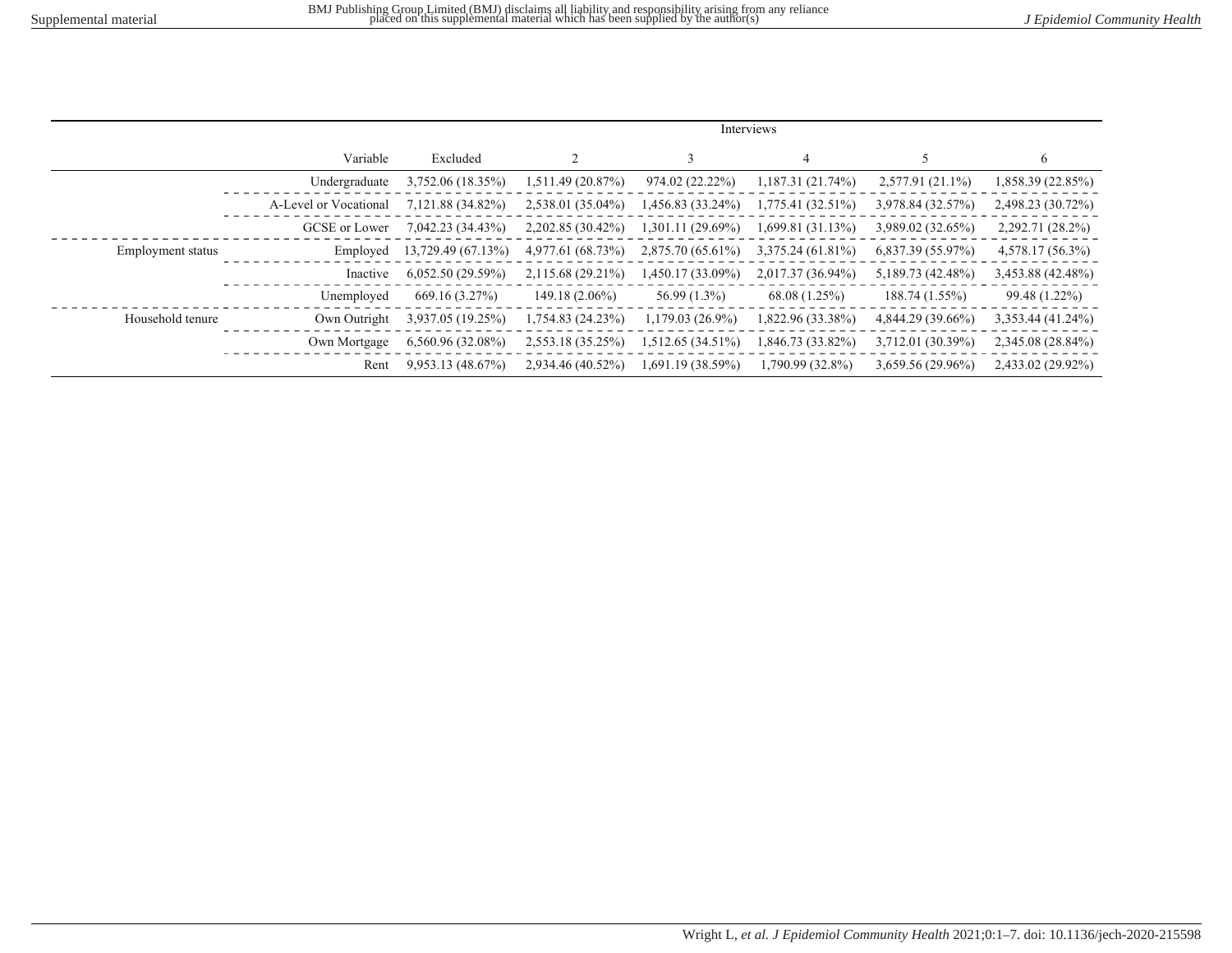| Variable             |                               | GAD-7                      | PHO-9                  |                           |  |
|----------------------|-------------------------------|----------------------------|------------------------|---------------------------|--|
|                      | Worries                       | Experience                 | Worries                | Experience                |  |
| Main Effect          | 0.069<br>[0.064, 0.074]       | 0.057<br>[0.043, 0.071]    | 0.054<br>[0.049, 0.06] | 0.065<br>[0.05, 0.08]     |  |
| Interaction with SEP | $-0.003$<br>$[-0.009, 0.002]$ | 0.001<br>$[-0.013, 0.014]$ | $[-0.005, 0.005]$      | 0.006<br>$[-0.008, 0.02]$ |  |

Table S5: Association between total adversity worries or stressors by mental health outcome, fixed effects models including interaction with SEP (continuous measure derived from confirmatory factor analysis)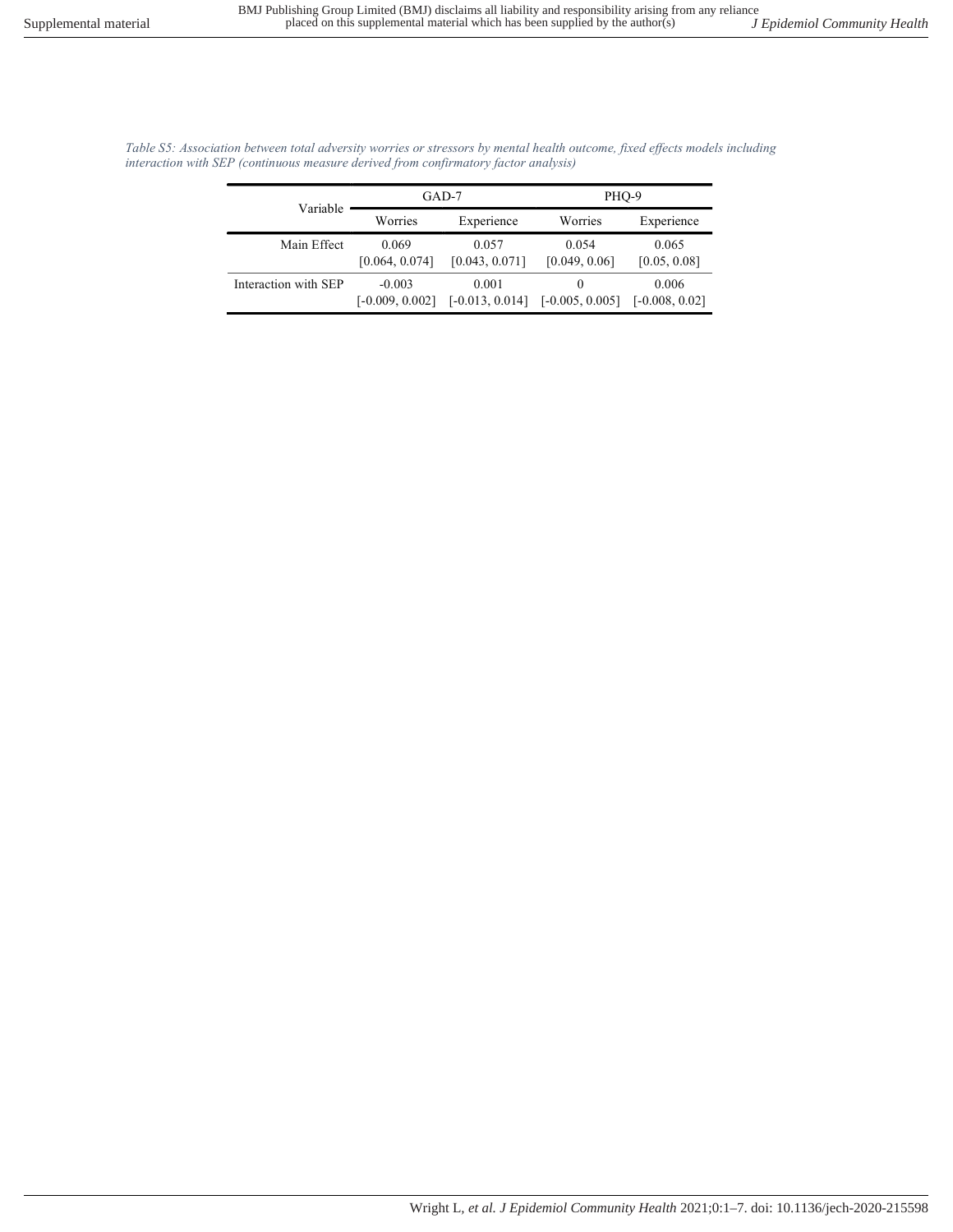

Figure S1: Correlation between adversity experience and adversity worries measures. Each measure is demeaned at the participant level given our use of fixed effects models. "Contemporaneous" refers to experiences and worries measured at the same round of data collection. "Lagged worries" refers to the correlation between adversity experiences and lagged adversity worries, and so tests whether worries are followed by adversity experiences in the short term.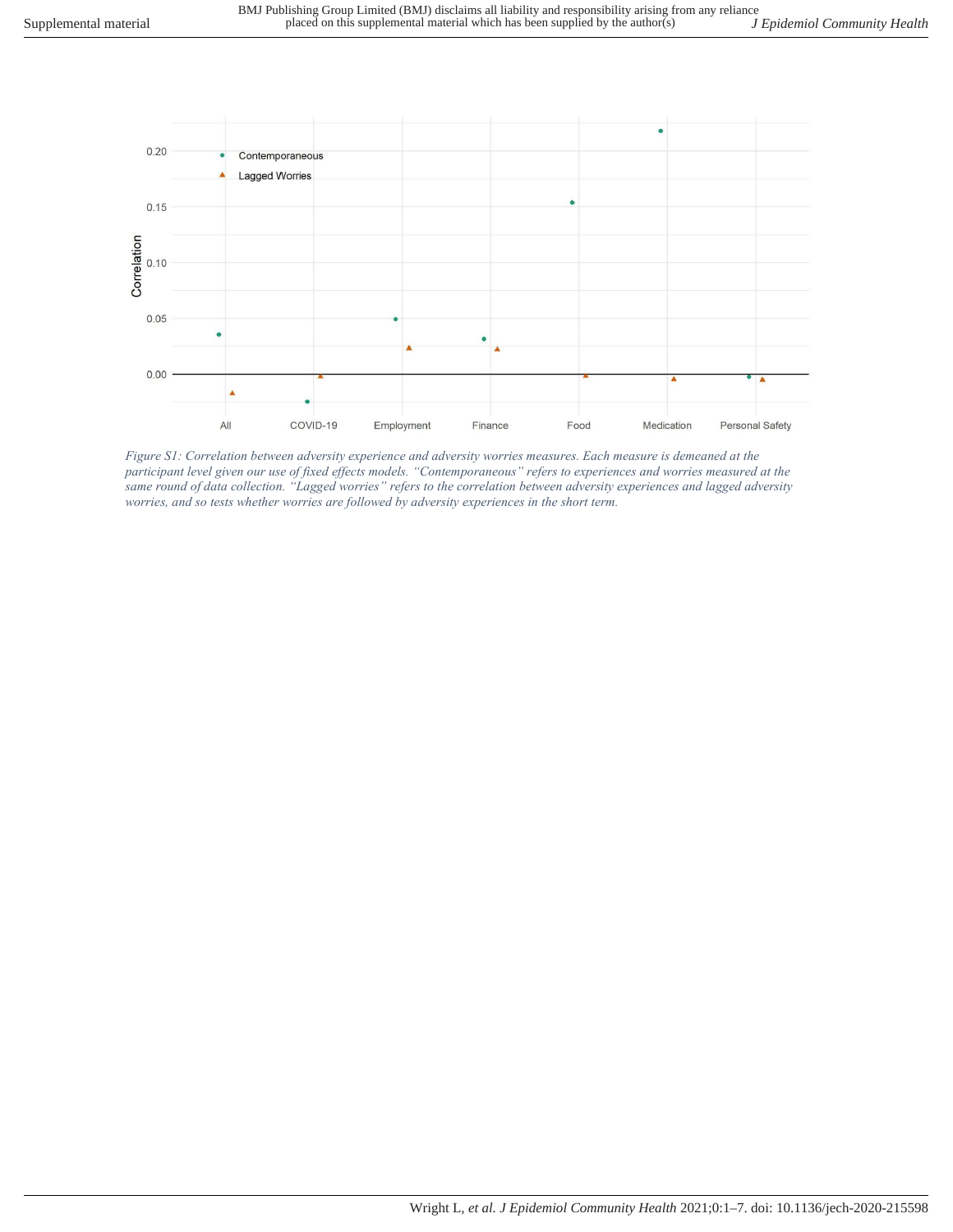

Figure S2: Weighted average GAD-7, PHQ-9 and adversity experiences and worries by number of follow-ups. Derived from linear regression models with standard errors clustered at participant level.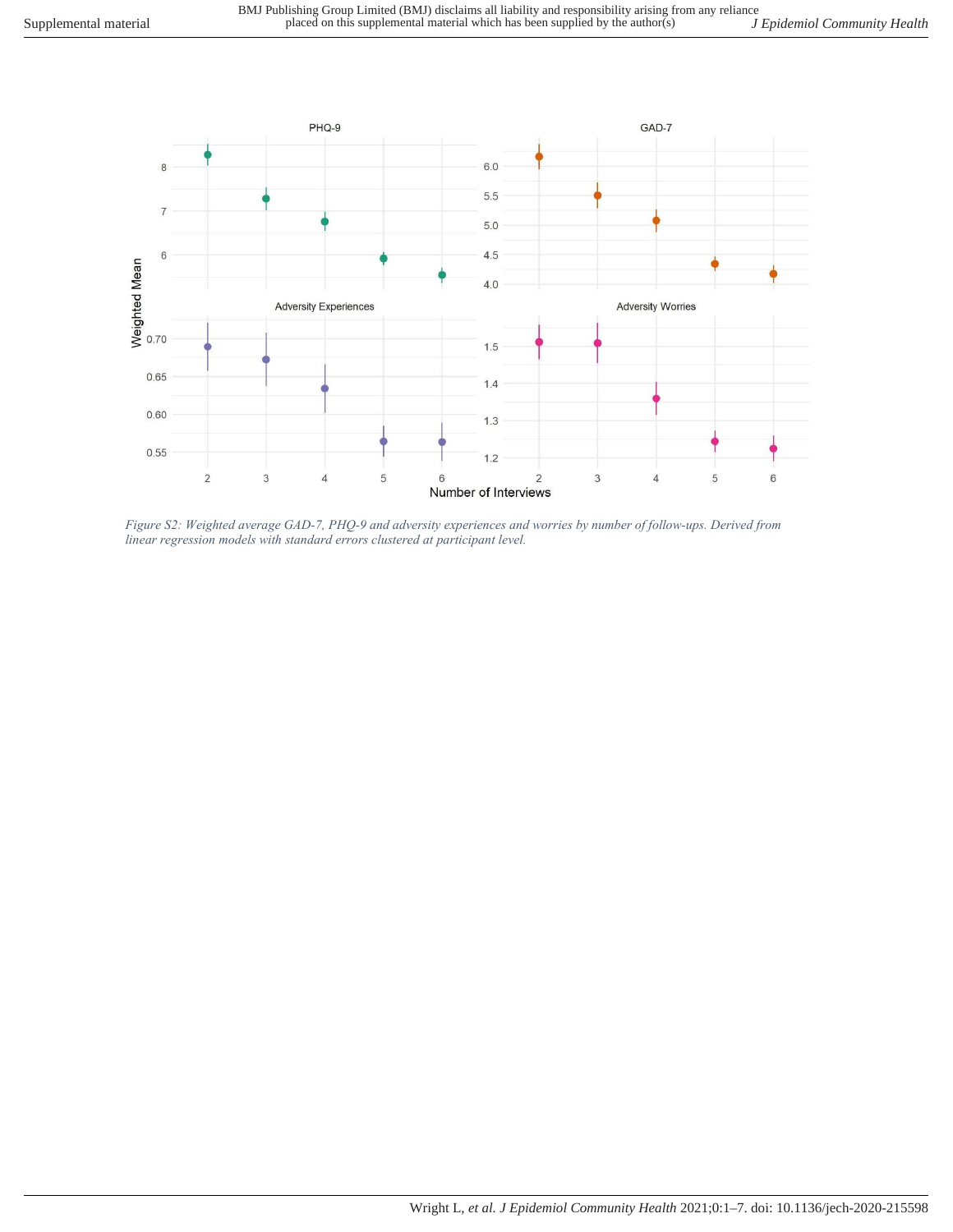

Figure S3: Associations between GAD-7 and PHQ-9 and experiencing cut in income or reporting being unable to pay bills. Results derived from fixed effects models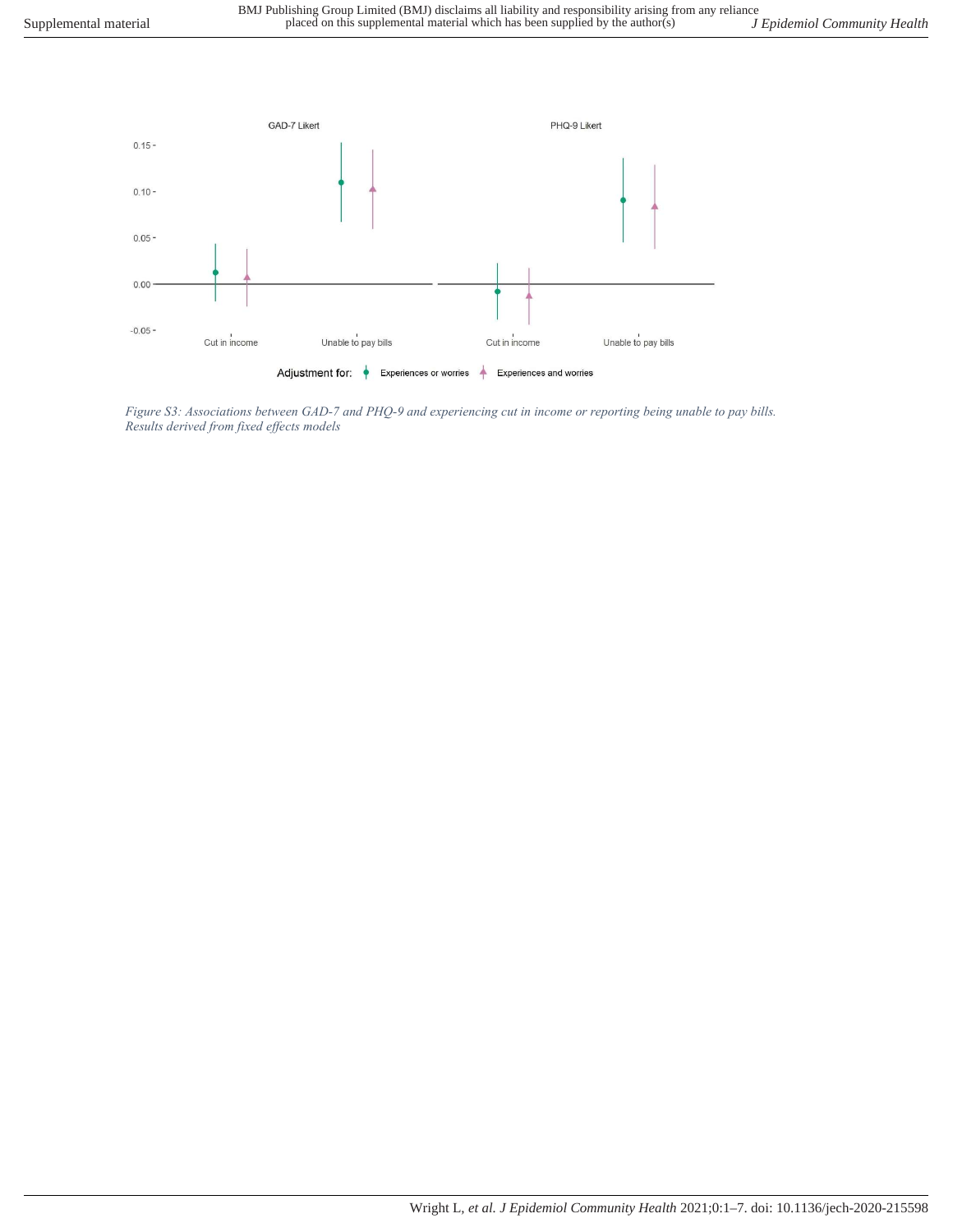

Figure S4: Associations between GAD-7 and PHQ-9 Likert Scores and increase in total stressors and total adversities, using inability to pay bills as financial adversity experience. Results derived from fixed effects models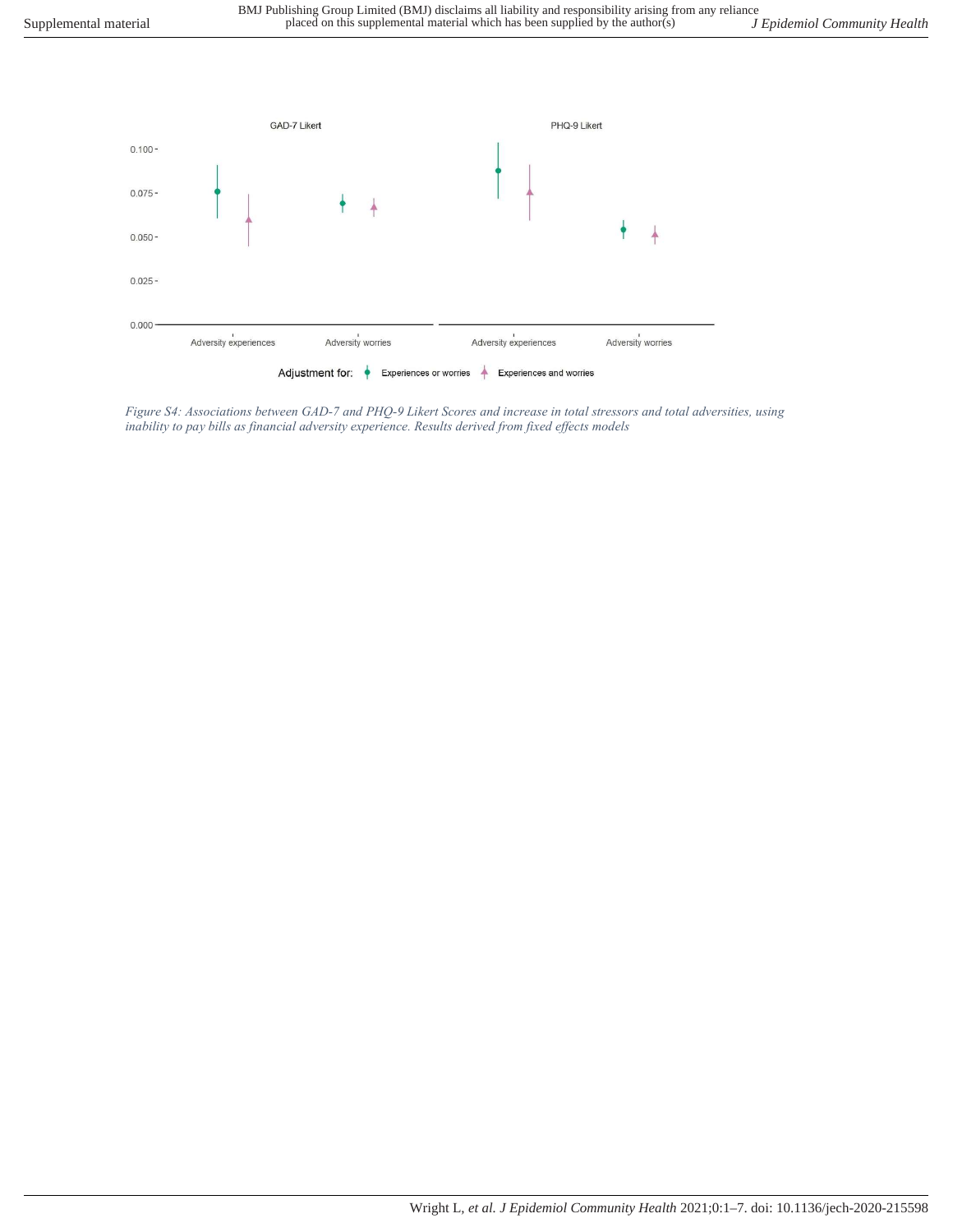

Figure S5: Associations between GAD-7 and PHQ-9 Likert Scores and increase in total stressors and total adversities, using significant stressors only to define worries. Derived from fixed effects models.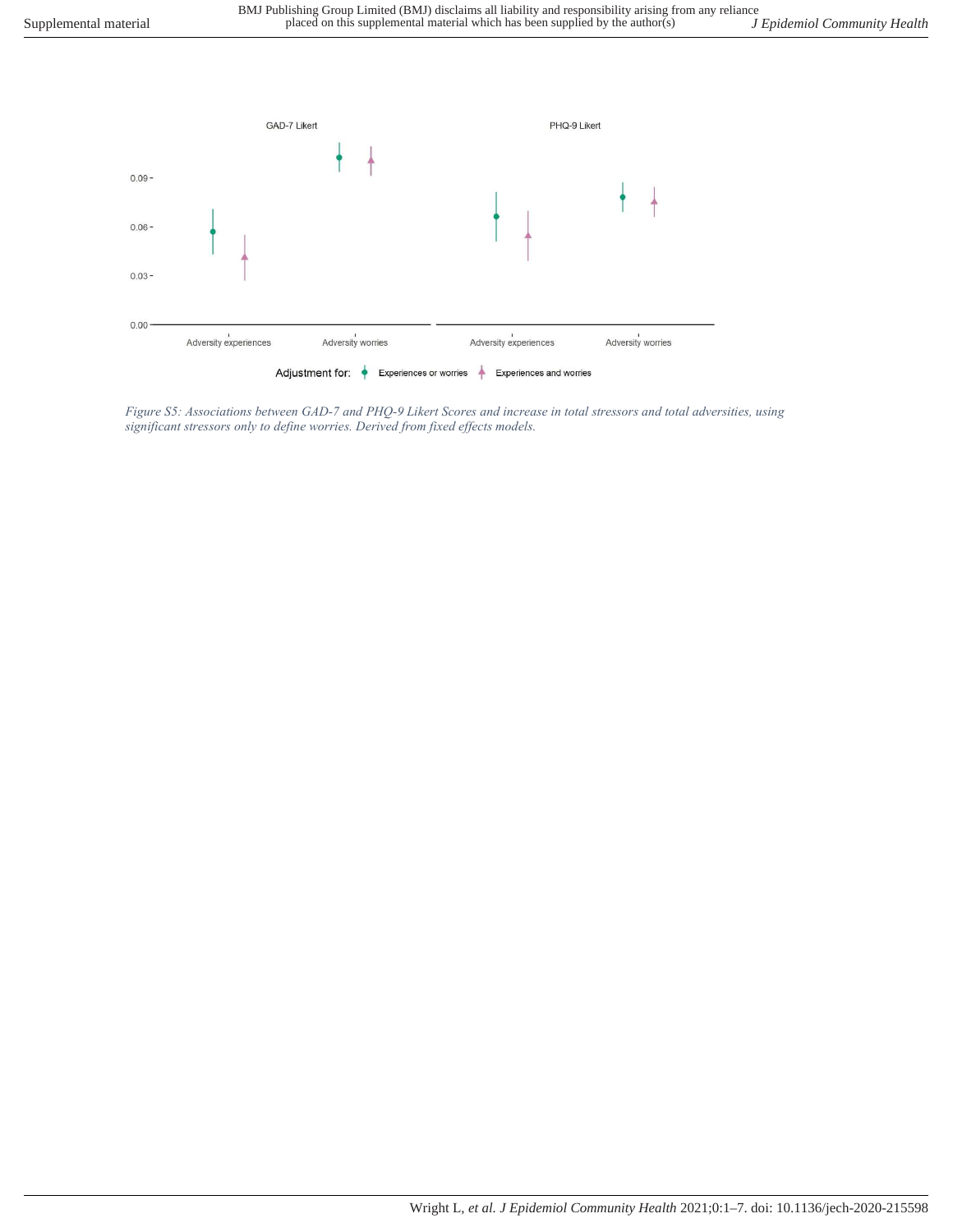

Figure S6: Association between change in GAD-7 and PHQ-9 scores and occurrence of adversity or worry about adversity, using significant stressors only to define worries. Derived from fixed effects models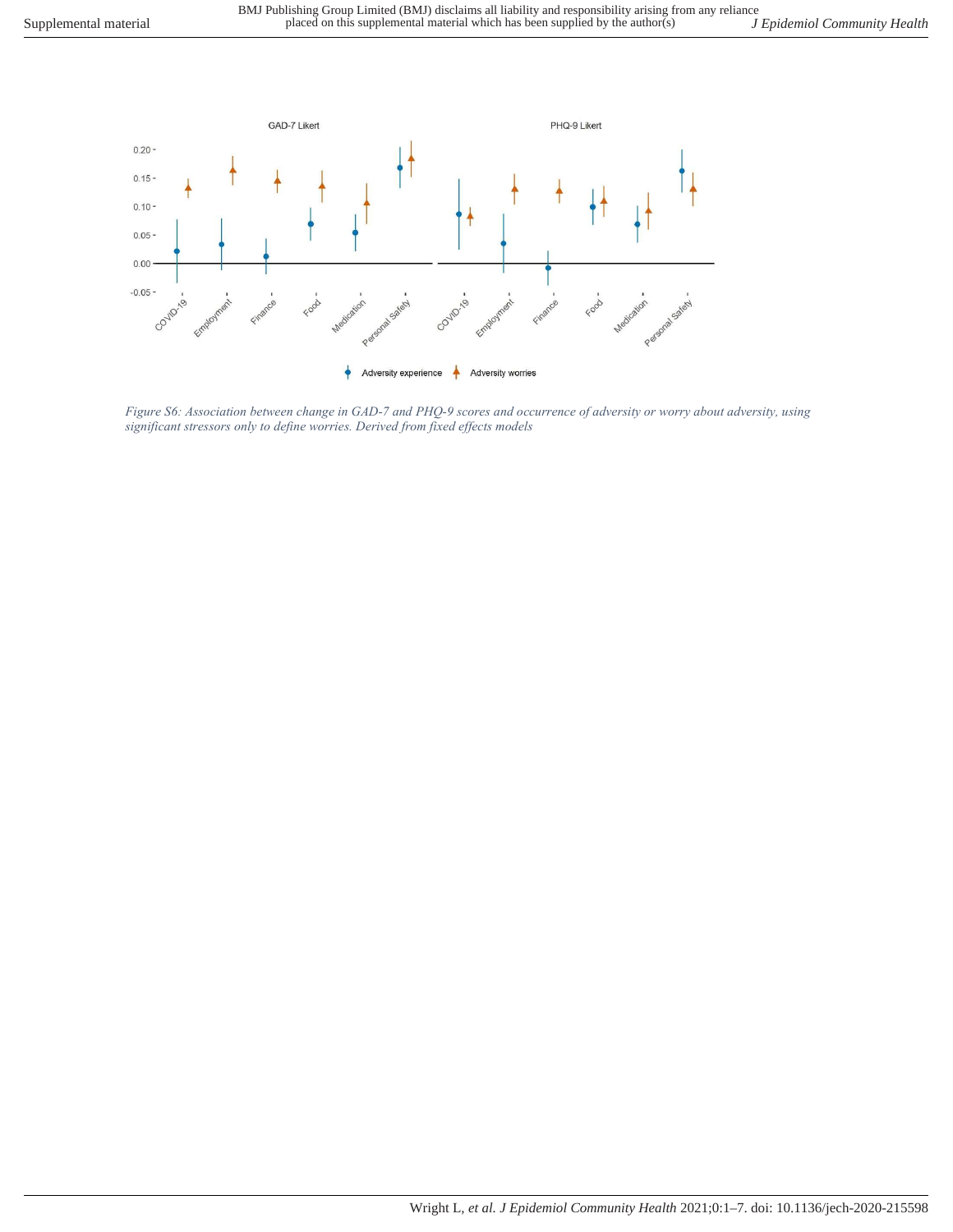

Figure S7: Associations between GAD-7 and PHQ-9 Likert Scores and increase in total adversity experiences and worries by SEP, using significant stressors only to define worries. Derived from fixed effects models